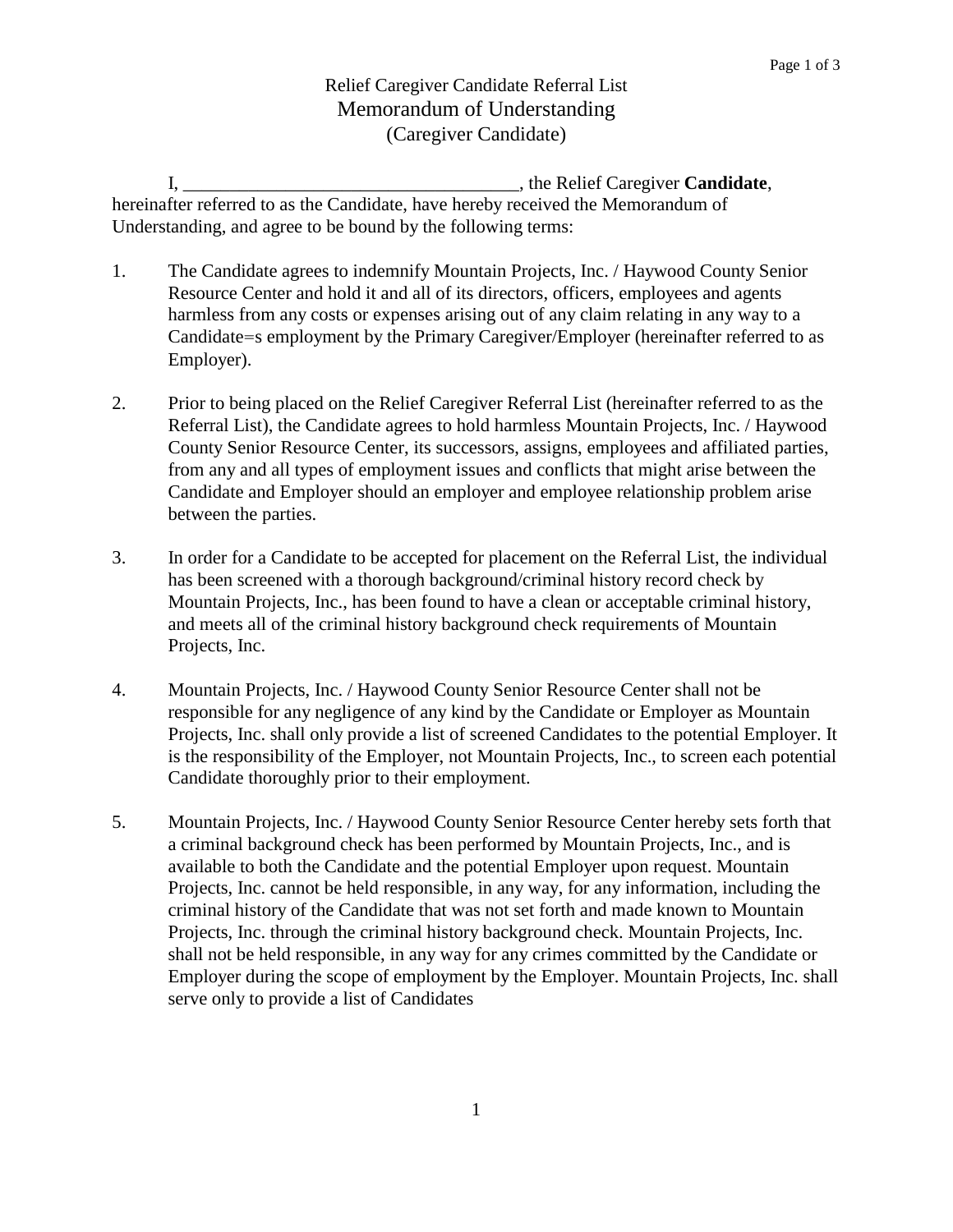to be listed on the Referral List and shall have no liability of any kind to Candidate or the Employer for the action and failures to act by the Candidate or the Employer.

- 6. Any accidents, injuries, and other incident and relevant matters arising out of the employment of the Candidate by the Employer shall remain between the Candidate and the Employer and shall be settled between the parties, with or without arbitration, a civil suit or small claims proceeding. Mountain Projects, Inc. / Haywood County Senior Resource Center shall at no time be brought into any issue arising between the Candidate and Employer as it is a disinterested party who has no liability in the matter. The Candidate and Employer agree to hold harmless Mountain Projects, Inc. from any and all issues, of any nature, that may arise between Candidate and Employer at any time during their relationship as employer and employee.
- 7. Once a Candidate has been employed by an Employer, the Candidate and Employer must notify Mountain Projects, Inc. /Haywood County Senior Resource Center at 828-452-2370 within five (5) business days so Mountain Projects, Inc. / Haywood County Senior Resource Center can maintain an accurate and current list of available candidates.
- 8. Mountain Projects, Inc. assumes no responsibility for tax reporting of liability for taxes incurred. Please direct all questions concerning payments received by the Candidate, paid by the Employer, including tax reporting and withholdings to your accountant.

Mountain Projects, Inc. shall not provide or keep any employment information of the Candidate and the Employer other than the initial information provided in the Application and Criminal History Background Check of the Candidate.

- 9. Should training be offered at any time by Mountain Projects, Inc. / Haywood County Senior Resource Center or any other collaborating agency, each Candidate and Employer shall be notified of the training and will be encouraged to attend.
- 10. Mountain Projects, Inc. / Haywood County Senior Resource Center does not employ, contract privately with, license or certify any of the Candidates. Mountain Projects does not control the Candidates in any way. Mountain Projects, Inc. will not be liable for any claim or action arising out of the negligent acts or omissions of the Candidate and/or Employer while engaged in any events or activities contemplated under this Agreement.
- 11. Mountain Projects, Inc. shall not have any responsibility for the follow-up on any formal or informal complaints involving any actions or failures between the Candidate and Employer. Should any situation or concern involve a criminal offense, both or either party is expected to contact law enforcement or other appropriate legal authorities.